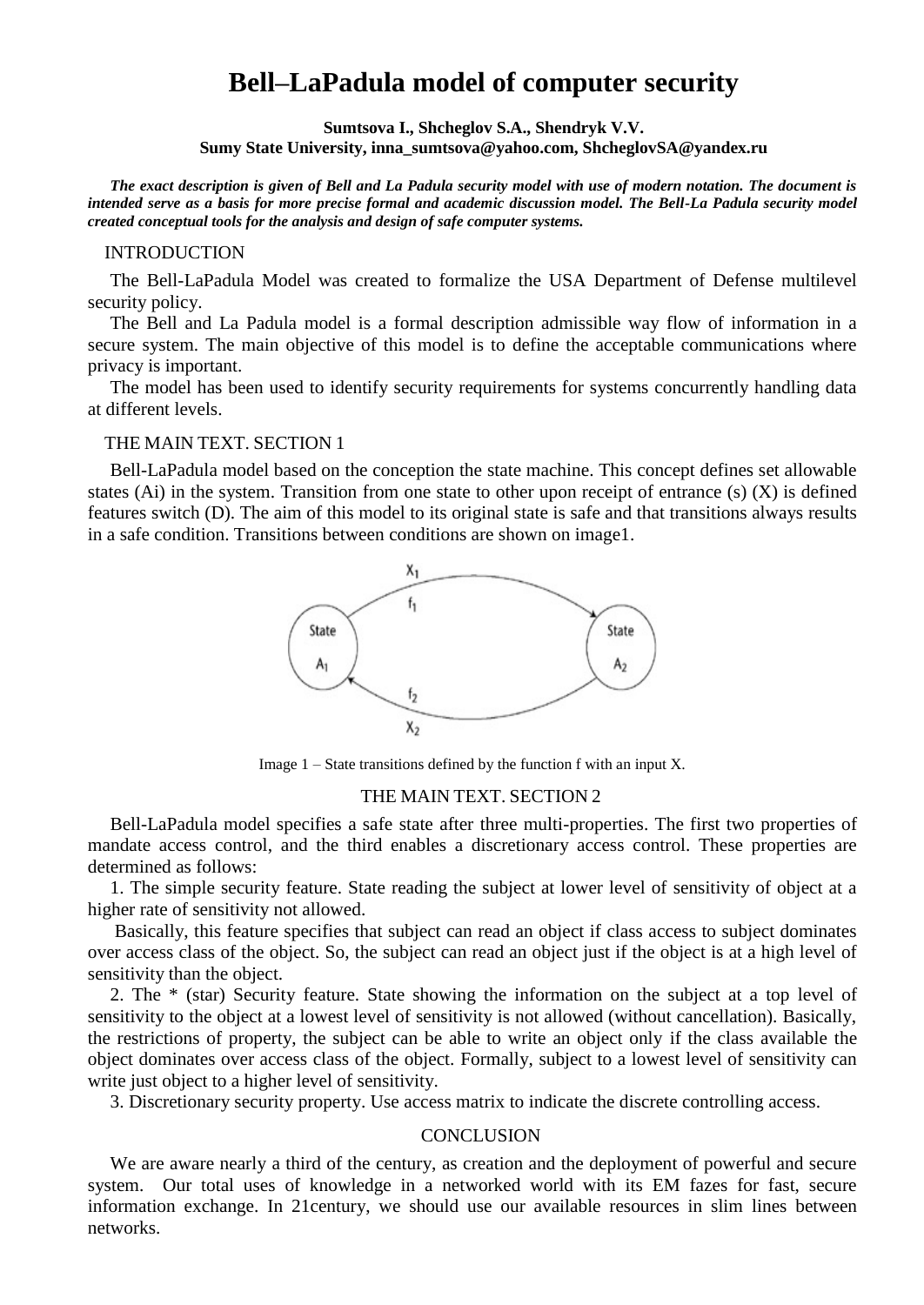## REFERENCES

[1] IEEE Computer Security Symposiumon Research in Security and Privacy, 4–6 May 1992,Oakland, CA, 286–292. Security strategy [electronic resource] : : from requirements to reality / London : : Taylor & Francis [distributor], , 2010. Computer security basics / Deborah Russell and G.T. Gangemi by Russell, Deborah, Gangemi, G. T.O'Reilly, 2009